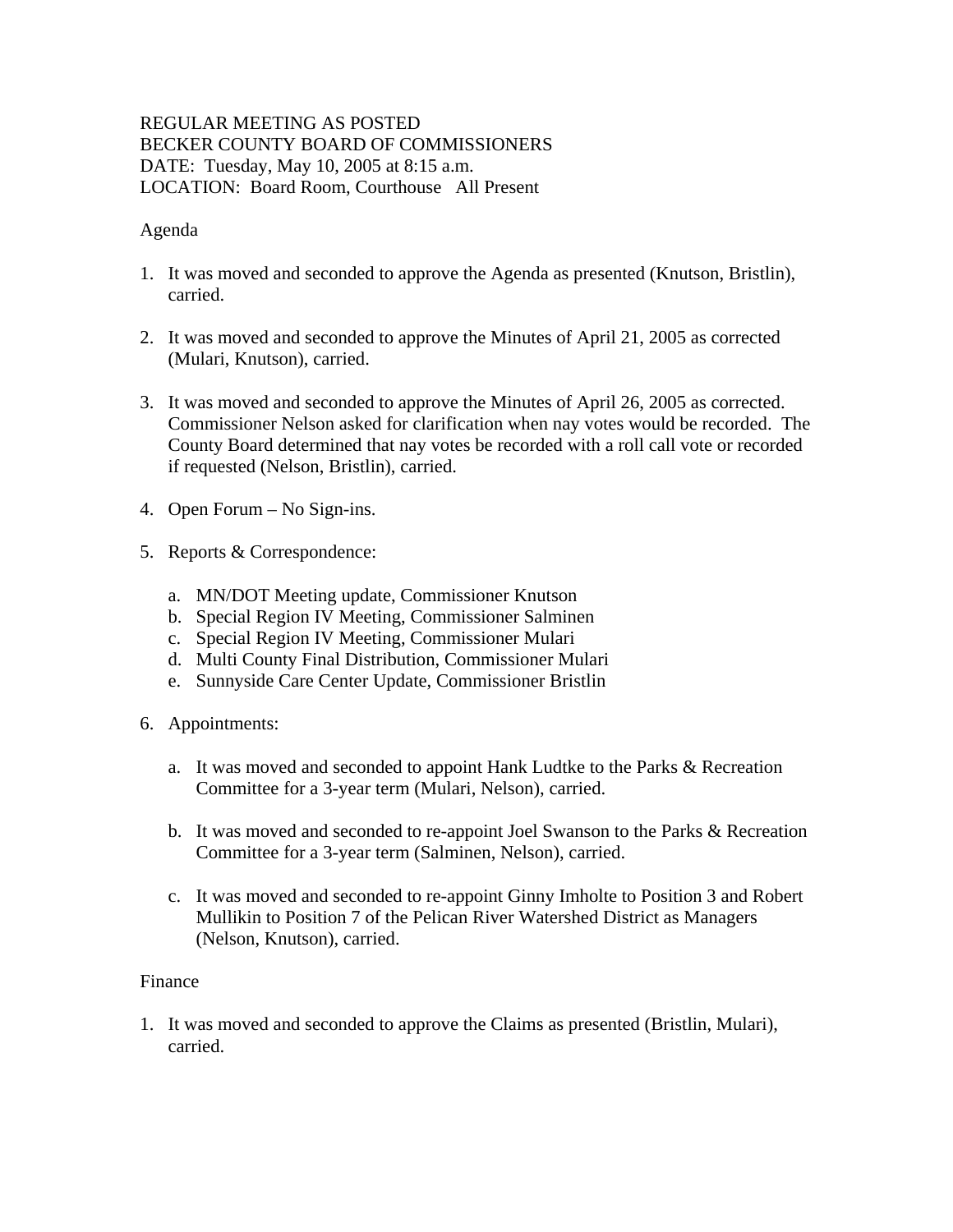- 2. It was moved and seconded to approve to pay the lease for the Pitney Bowes Postage Machine on Auditor's Warrants as the payments are set up monthly (Mulari, Bristlin), carried.
- 3. It was moved and seconded to acknowledge receipt of a check in the amount of \$281,088.18 in settlement of the closure of Mult-County Nursing. This amount will be receipted into the Public Health Fund in Human Services (Bristlin, Mulari), carried.
- 4. The demolition of the houses at 317 and 321 West State Street was discussed. It was moved and seconded to accept the low bid of \$9,720 from D&S Gravel & Excavating. Additional costs are approved of up to \$16,830 for asbestos removal and fuel tank removal will be handled separately as prices are still being obtained (Bristlin, Nelson), carried.
- 5. Section 125 Funds Information only
- 6. Change Orders/Human Services Building. A change order was approved to credit the County for extra drywall and add to the cost for the staining of a door in the conference room resulting in a \$363.43 credit.
- 7. It was moved and seconded to pass Resolution No. 05-05-1D, to hire a permanent part-time Custodian due to a resignation and also to reclassify one part-time Custodian to full-time (Mulari, Knutson), carried.

#### Auditor

- 1. It was moved and seconded to approve a Tubing License Renewal, Roger J. Klemm, K&K Tubing – Otter Tail River, Erie Township (Mulari, Knutson), carried.
- 2. It was moved and seconded to approve a Tobacco License Renewal for Donna M. Sindt, Pike Lake Resort & Campground, Round Lake Twp. and Ernest H. Swanson, Swanie's Resort, Cormorant Twp. (Nelson, Bristlin), carried.

#### **Sheriff**

- 1. It was moved and seconded to approve applying for a 2-year grant for electronic home monitoring in the amount of \$10,464 per year from the state (Knutson, Bristlin), carried.
- 2. It was moved and seconded to approve a 6-month contract with Sunnyside Care Center for nursing services at the Becker County Jail. A 3% increase is included in this contract making the new contract \$17,100 (Knutson, Bristlin), carried.
- 3. It was moved and seconded to approve to replace and provide 29-new ballistic vests; 4-new ballistic vests are for Full-time Deputies; 2-new ballistic vests are for the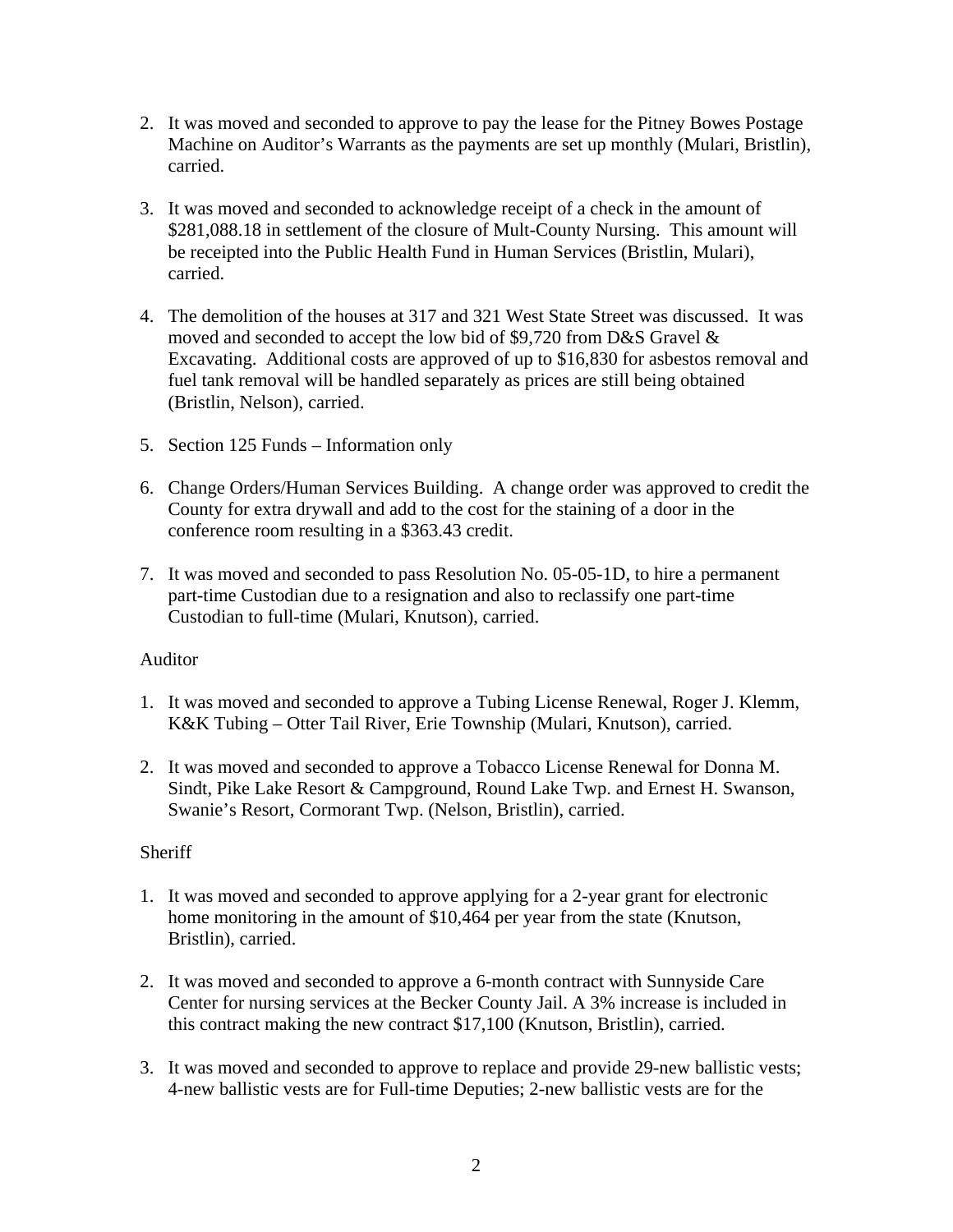Baliffs, with the budget expenditure of \$82.48 after grants and insurance reimbursements; and 23-new ballistic vests for Auxiliary Officers, with a total expenditure of \$2,150., after a federal grant and donations (Bristlin, Mulari), carried.

- 4. The County Board recognized the Becker County Auxiliary Offices and thanks them for all the help they provide to the citizens of Becker County by helping the Becker County Sheriff's Department.
- 5. It was moved and seconded to concur with the recommendation of the Sheriff's Department and the Finance Committee to pass Resolution No. 05-05-1A, resolving that civil or criminal forfeiture funds received by the Becker County Sheriff from the US Government shall be deposited into the Law Enforcement Equipment and Education Fund and expenditures shall be approved by the Board of Commissioners after recommendation from the Sheriff; and the Board may, by motion, allocate other revenues or dollars for placement in this designated reserve or can divert revenues from this fund (Bristlin, Nelson), carried.
- 6. It was moved and seconded to approve the annual contract between Becker County and WE/Fest for the WE/Fest Concert and 10,000 Lakes Festival (Bristlin, Knutson), carried.

# Architect Selection

The County Board members each spoke about their decision for the choice of selection of an architect. All concluded that money played a big part in the selection. The Building Sub-Committee was present at this part of the meeting. It was moved and seconded to accept the proposal presented by Lightowler, Johnson & Associates, with an addition to the motion by Commissioner Nelson: If Lightowler, Johnson & Associates is selected for the parking proposal at a later date, they will honor the additional \$5,000 fee reduction for being awarded all three projects, the \$108,000 fee for all elements and the \$54,000 cost of a pre-cast, pre-design ramp (Knutson, Bristlin), carried. The County Board thanked the Building Sub-Committee for all the time spent on the county building projects.

#### Student Project Report

Nicole Ueke and Kendra Niemi presented their project on Methamphetamines to the County Board. The Board thanked the Frazee Students for doing the project and presenting to the Board.

#### Human Services

1. It was moved and seconded to approve the Agenda as amended (Nelson, Mulari), carried.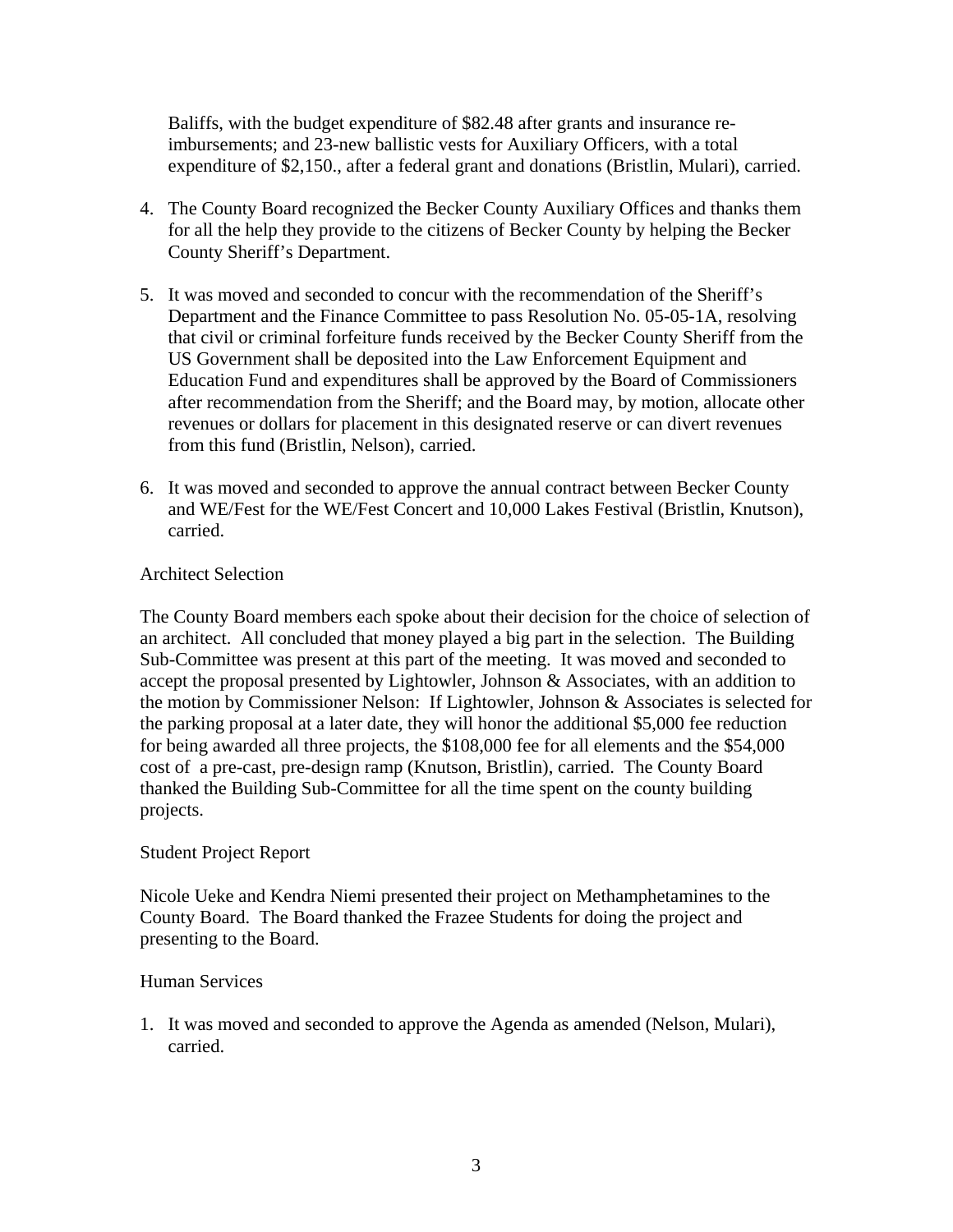- 2. It was moved and seconded to approve to renew the contract with Shelia Ojila to manage the operations of the Becker County Workshop and the recommendation of \$48,300 to cover her services (Nelson, Bristlin), carried.
- 3. It was moved and seconded to accept the Family Services, Adult Services and Probation Placement Reports (Mulari, Nelson), carried.
- 4. It was moved and seconded to approve the Human Services Claims (Knutson, Bristlin), carried.

Community Health

- 5. It was moved and seconded to approve the Medicare Provider Enrollment Agreement (Mulari, Bristlin), carried.
- 6. It was moved and seconded to approve the Community Health Claims (Bristlin, Mulari), carried.

## Transit

7. It was moved and seconded to approve the Transit Claims (Knutson, Bristlin), carried.

## Highway

- 1. It was moved and seconded to approve the Agenda (Knutson, Bristlin), carried.
- 2. It was moved and seconded to accept the 2004 Annual Highway Report (Bristlin, Nelson), carried. The Board thanked Kim Kildal for putting the report together.
- 3. It was moved and seconded to pass Resolution No. 05-05-1E, authorizing and directing the County Engineer to forward two certified copies of this resolution to the Commissioner of Transportation for his consideration, and that upon his approval of the designation of said road or portion thereof, that same be constructed, improved, and maintained as a County State Aid Highway of Becker County, to be numbered and known as CSAH34 (Nelson, Knutson), carried.

# NRM

- 1. No action on the Timber Sale Policy as more information is needed.
- 2. It was moved and seconded to pass Resolution No. 05-05-1B, resolving that the Becker County Board of Commissioners hereby accepts the responsibility to act as the sponsoring agent for the Winter Wonderland and Wolf Pack Snowmobile Trails (Mulari, Nelson), carried.